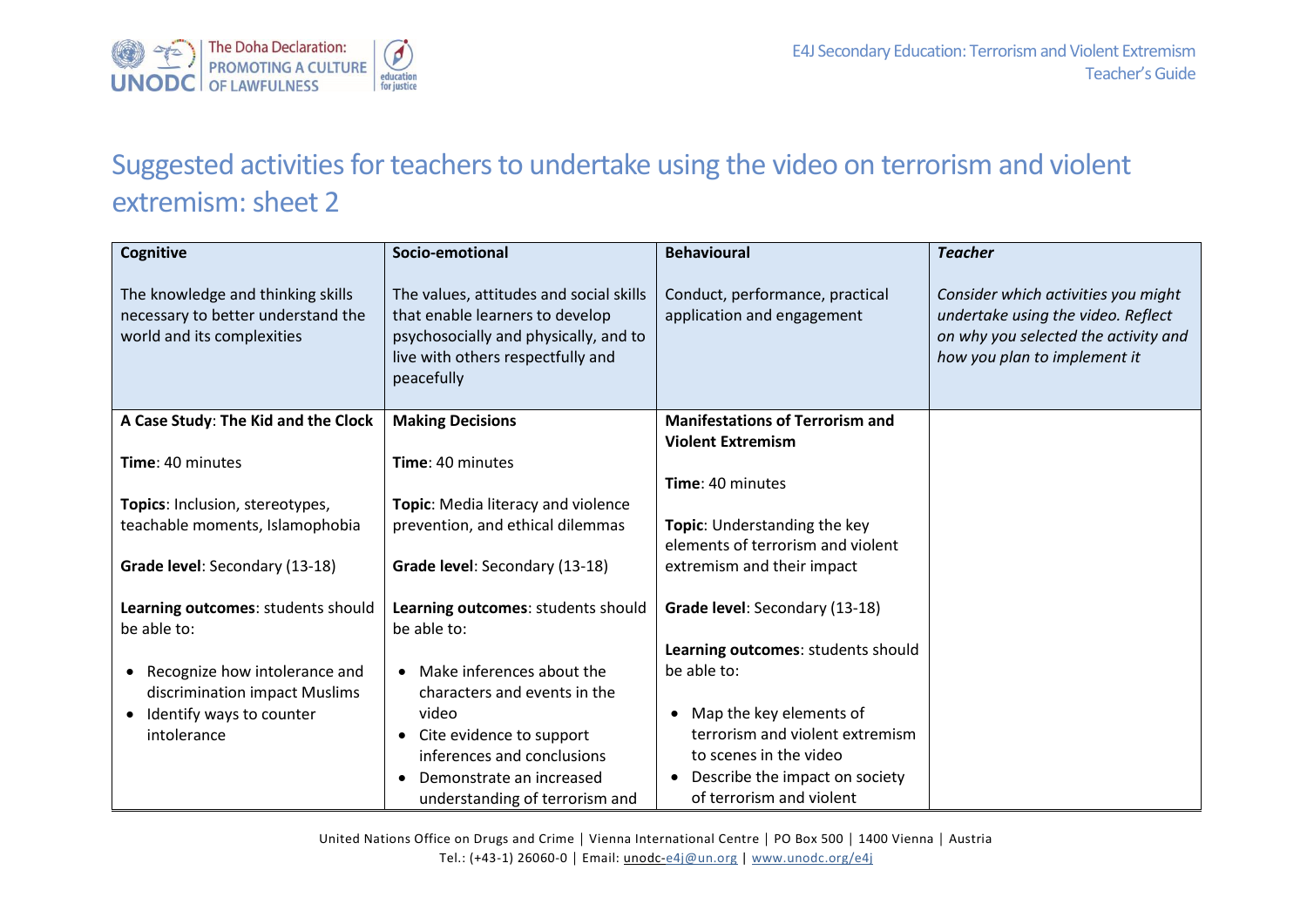

| <b>Materials:</b>                     | violent extremism and the                  | extremism                                     |
|---------------------------------------|--------------------------------------------|-----------------------------------------------|
|                                       | dangers involved                           |                                               |
| • The video on terrorism and          |                                            | <b>Materials:</b>                             |
| violent extremism                     | <b>Materials:</b>                          |                                               |
| My Video Journal handout<br>$\bullet$ |                                            | The video on terrorism and<br>$\bullet$       |
| • Defining Key Elements of            | The video on terrorism and                 | violent extremism                             |
| <b>Terrorism and Violent</b>          | violent extremism                          | Defining Key Elements of<br>$\bullet$         |
| Extremism handout                     | My Video Journal handout<br>$\bullet$      | <b>Terrorism and Violent handout</b>          |
| • Case study: CNN, "Muslim teen       | The discussion guide on the<br>$\bullet$   |                                               |
| Ahmed Mohamed creates clock,          | video                                      | Description:                                  |
| shows teachers, gets arrested"        |                                            |                                               |
| (September, 2015)                     | Description:                               | After viewing the video,<br>$\bullet$         |
| Guidelines for educators on           |                                            | distribute the handout to the                 |
| countering intolerance and            | This lesson focuses on making<br>$\bullet$ | students.                                     |
| discrimination against Muslims:       | inferences and drawing                     |                                               |
| addressing islamophobia               | conclusions about the ethical              | Review the definitions of<br>$\bullet$        |
| through education                     | dilemmas inherent in the video             | terrorism and violent extremism               |
|                                       | on terrorism and violent                   | in the handout, explaining that               |
| Description:                          | extremism. This will require               | there are no universally agreed-              |
|                                       | critical thinking and "viewing"            | upon definitions.                             |
| • After viewing the video, share      | between the lines.                         |                                               |
| the case study with the students      |                                            | Point out that there are some<br>$\bullet$    |
| and discuss.                          | Begin by explaining to the<br>$\bullet$    | common elements, such as fear                 |
|                                       | students that making inferences            | and violence. Ask the students                |
| Debriefing:                           | requires them to find and                  | to identify scenes in the video               |
|                                       | interpret clues from the video,            | that may depict fear and                      |
| • After reading the full article,     | to analyse information, to draw            | violence.                                     |
| discuss the following with the        | conclusions based on the                   |                                               |
| students. Make sure there are         | evidence available at the time             | Divide the students in groups to<br>$\bullet$ |
| clear rules and guidelines in         | and to reflect on their decision           | map the key elements of                       |
| place for classroom discussions.      | making.                                    | terrorism and violent extremism               |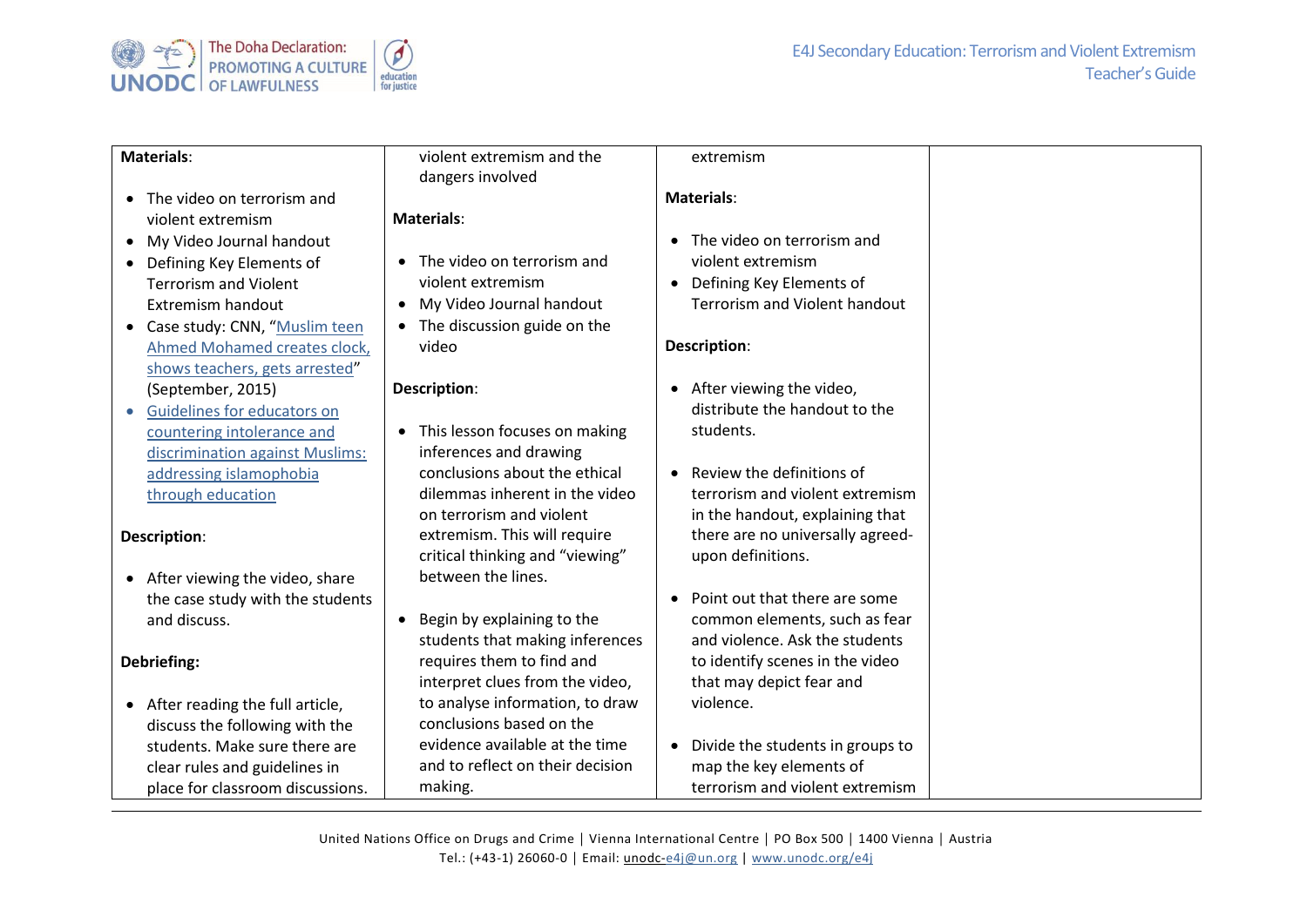



- How might the teacher have mistaken the clock for a bomb? Show the students the picture of Ahmed Mohamed's clock that is featured in the CNN article. What may have led the teacher to draw that conclusion? Would the teacher have mistaken the clock for a bomb if Ahmed Mohamed had a different last name, such as Jones or Williams? (*Explain how stereotypes can lead to generalizations or oversimplified and biased characterizations of a group or individual members of a group*).
- How might the teacher have responded differently?
- What impact did this incident have on Ahmed? It has been reported that students who are subject to discrimination or intolerance in schools are vulnerable to experiencing:
	- o low self-esteem
	- o self-segregation
	- o internalized oppression

• Review the process for making inferences before the discussion.

## **A summary of the process of inferring**:

- Find clues that support your answers.
- Recognize that in some situations there may be more than one answer or different perspectives may apply
- Identify what information is used to make an inference (students should be able to identify what information they used to make their inferences and to draw their conclusions).
- What clues were drawn from the video? What clues were drawn from background knowledge or experience? Were some clues misinterpreted?

## **Questions**:

• Divide the students into groups of between four and six, and ask them to discuss one or more of the following questions.

to scenes in the video using the handout.

- For example, inciting fear is a common element of both terrorism and violent extremism. The students will need to identify in the handout how the terrorist and his collaborator incited fear and violence. Ask the students to infer why they may have wanted to incite fear and to cause harm?
- Ask the groups to present their findings. Replay segments of the video that correspond with the key elements of terrorism and violent extremism.
- Review the key messages with the students.

## **Key messages**:

- The use of violence against people to achieve a political goal is not legitimate. • Respect for differences in
- opinion is a core component of any healthy, thriving community.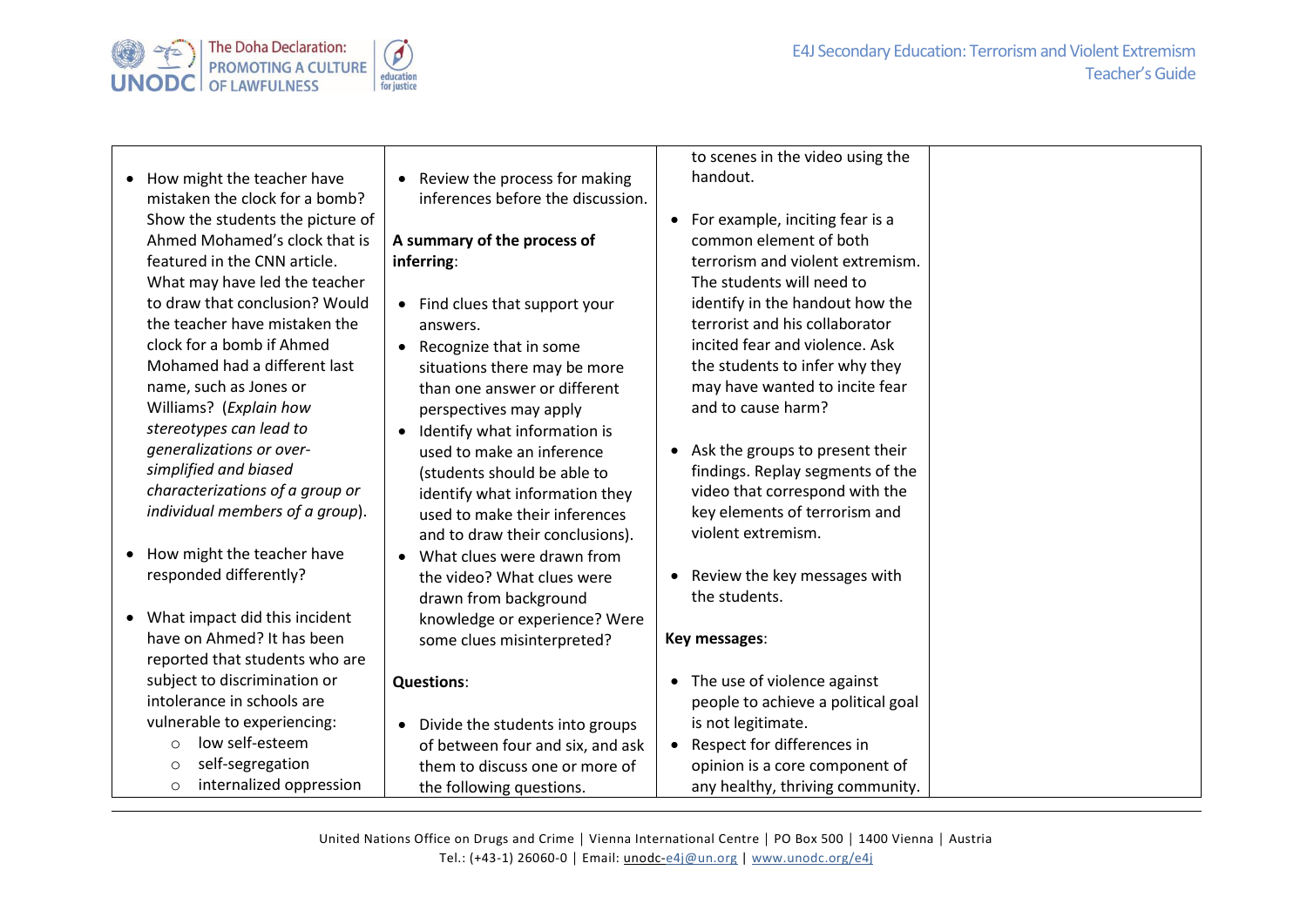



| disengagement from<br>$\circ$      | Responses can be recorded in         | • Violent extremism is often                |  |
|------------------------------------|--------------------------------------|---------------------------------------------|--|
| school activities                  | their My Video Journals.             | driven by feelings of isolation             |  |
| attraction to violent<br>$\circ$   |                                      | and exclusion, and by fear and              |  |
| extremist ideologies               | What was being<br>$\circ$            | ignorance.                                  |  |
| health problems and<br>$\circ$     | communicated in the                  | Responses to violent extremism<br>$\bullet$ |  |
| depression                         | emoji-based                          | must be implemented in a                    |  |
| suicidal thoughts<br>$\circ$       | conversations? (Note that            | framework respectful of human               |  |
| • Students who are subject to      | there were emojis of                 | rights and the rule of law. If they         |  |
| discrimination or intolerance in   | anger: an airplane and a             | are not, feelings of exclusion can          |  |
| schools are also more likely to    | bomb, followed by a                  | be exacerbated.                             |  |
| not fulfil their potential and     | question mark).                      |                                             |  |
| drop out of school.                | What clues in the video<br>$\bigcap$ |                                             |  |
|                                    | provide evidence of the              |                                             |  |
| • If you were a student in Ahmed   | character or ethics of the           |                                             |  |
| Mohamed's classroom when this      | man at his computer?                 |                                             |  |
| happened, how might you have       | (e.g., stealing the blind            |                                             |  |
| supported him?                     | man's money and kicking              |                                             |  |
|                                    | the dog).                            |                                             |  |
| Closure:                           | $\circ$ The man is walking along     |                                             |  |
|                                    | the street with a sad                |                                             |  |
| • After the discussion, ask the    | expression. He looks at his          |                                             |  |
| students to briefly reflect on     | phone and again there's a            |                                             |  |
| what they have discussed and, if   | message from someone                 |                                             |  |
| they have been a victim of a       | starting a conversation              |                                             |  |
| similar incident or have           | with emojis. Who is this             |                                             |  |
| witnessed first-hand a similar     | person? This person is a             |                                             |  |
| incident, to record it in their My | recruiter that has reached           |                                             |  |
| Video Journal.                     | out to the man to                    |                                             |  |
|                                    | participate in a crime.              |                                             |  |
|                                    | o What are the characters            |                                             |  |
|                                    | in the video plotting to do          |                                             |  |
|                                    |                                      |                                             |  |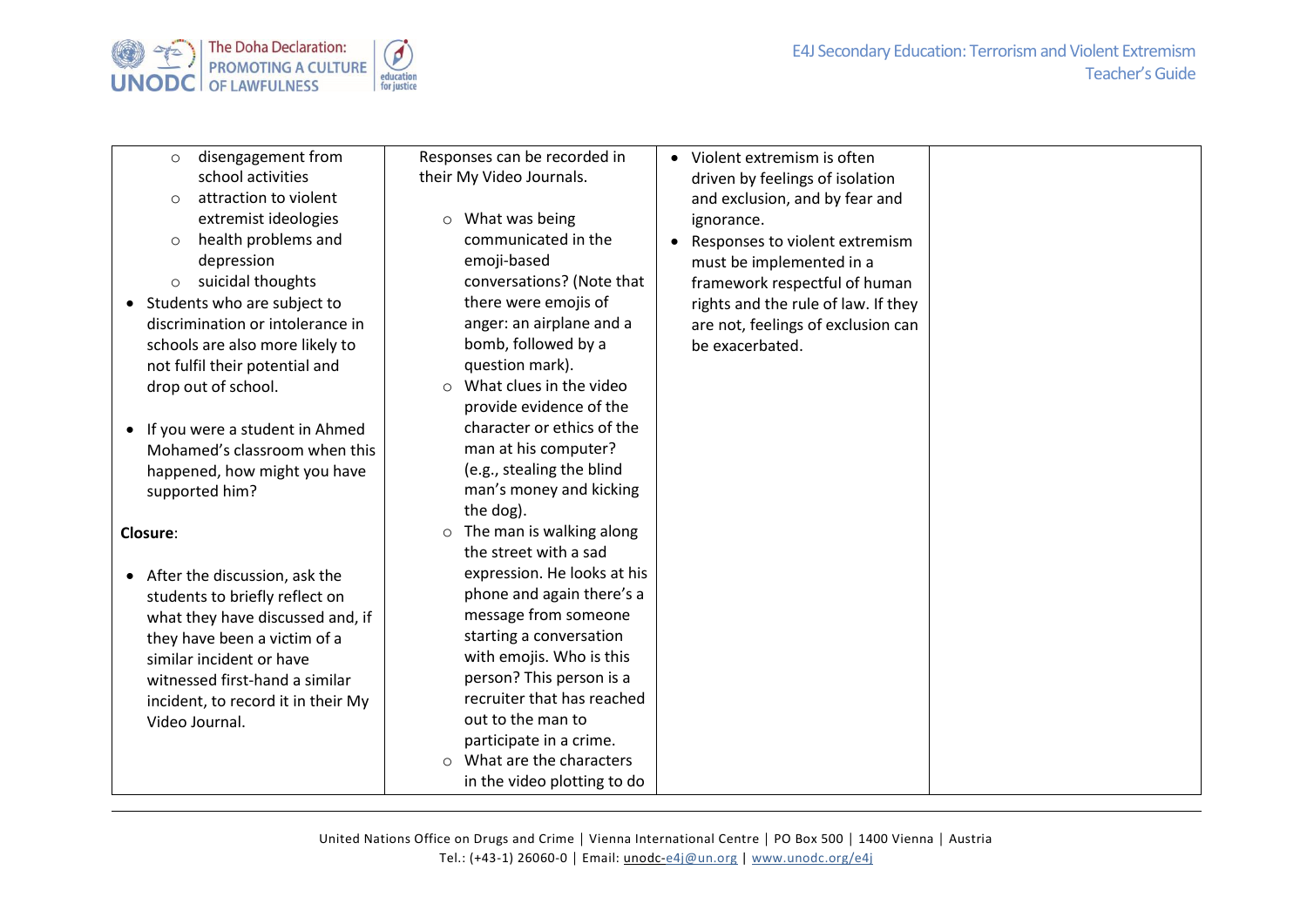

| Key messages:                                | and why? Surmise or                 |  |
|----------------------------------------------|-------------------------------------|--|
|                                              | suggest a reason for their          |  |
| • Stereotypes, misconceptions,               | actions? (Terrorist acts            |  |
| and ignorance often lie at the               | are the culmination of              |  |
| root of violent extremism.                   | processes that often                |  |
| Promoting knowledge and<br>$\bullet$         | begin with radicalisation,          |  |
| understanding of different                   | the formation of                    |  |
| cultures is critical to addressing           | extremist views and                 |  |
| conflict.                                    | acceptance of violence as           |  |
| Violent extremism should not be<br>$\bullet$ | a means through which to            |  |
| associated with any racial,                  | attempt change).                    |  |
| religious, ethnic, gender or                 | Who are the victims of<br>$\circ$   |  |
| political group.                             | their actions? Who could            |  |
|                                              | have been hurt by their             |  |
|                                              | actions if the dog had not          |  |
|                                              | retrieved the briefcase             |  |
|                                              | and brought it to the two           |  |
|                                              | men?                                |  |
|                                              |                                     |  |
|                                              | • Ask the students to discuss their |  |
|                                              | responses with the class.           |  |
|                                              |                                     |  |
|                                              | <b>Closure:</b>                     |  |
|                                              |                                     |  |
|                                              | • Close by reviewing the            |  |
|                                              | definitions of terrorism, violent   |  |
|                                              | extremism and radicalisation in     |  |
|                                              | the glossary. The students can      |  |
|                                              | write these definitions in their    |  |
|                                              | My Video Journals for future        |  |
|                                              | reference.                          |  |